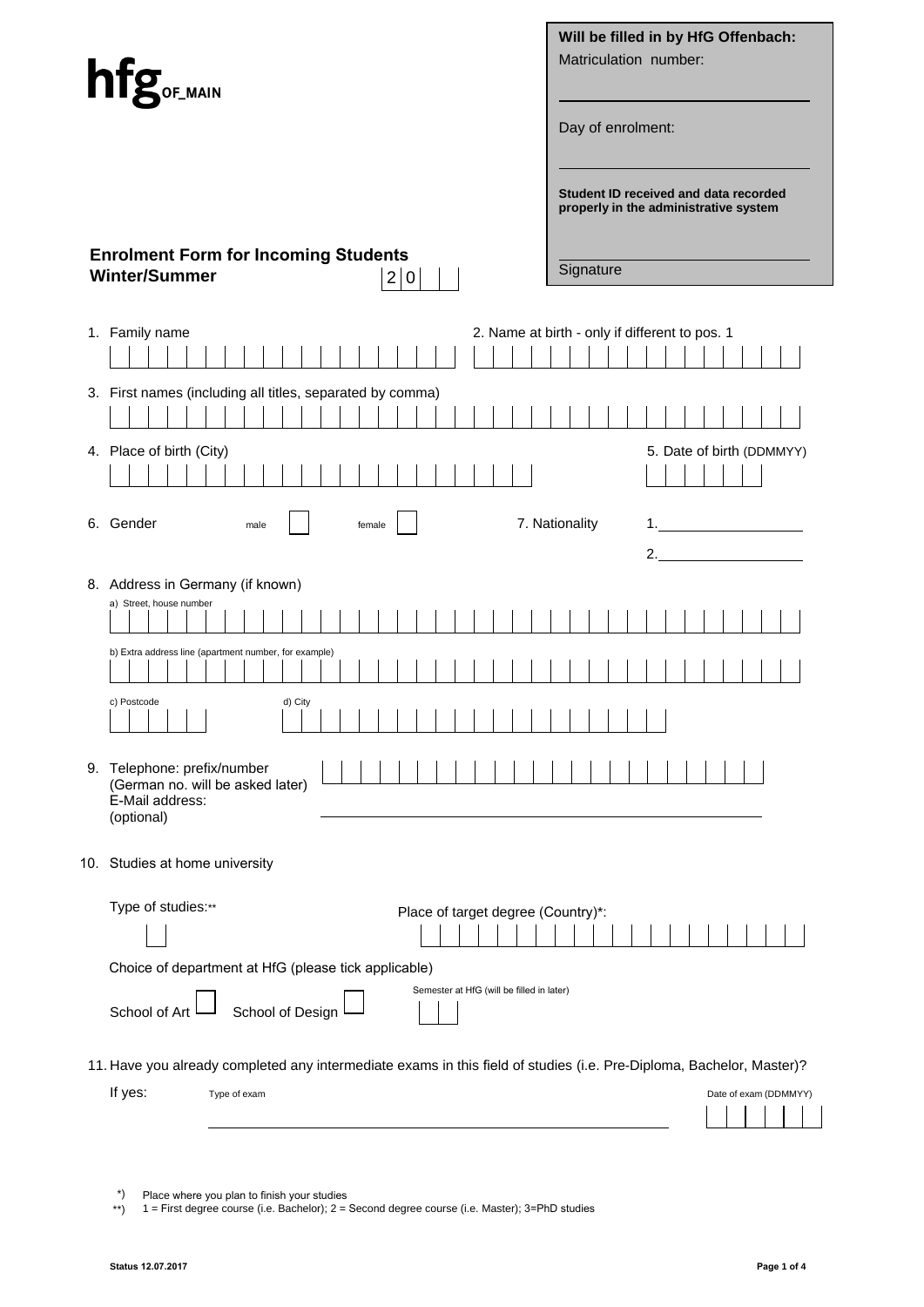# 12. What qualification did you leave with? (E.g. Gaokao in China/ Baccalaureat/ High-School Diploma/ Abitur/ A Levels, etc.)

| a) Date qualification received (DDMMYY) b) City/Country |  |  |  |  |  |  |  |  |  |                    | c) Type filled in by HfG |  |
|---------------------------------------------------------|--|--|--|--|--|--|--|--|--|--------------------|--------------------------|--|
| d) Name of school (before university):                  |  |  |  |  |  |  |  |  |  |                    |                          |  |
| 13. Occupational activity:                              |  |  |  |  |  |  |  |  |  |                    |                          |  |
| a) Completed professional training:                     |  |  |  |  |  |  |  |  |  | Duration in months |                          |  |
| b) Voluntary social year/ military service:             |  |  |  |  |  |  |  |  |  |                    |                          |  |
| c) Other (i.e. internship, jobs):                       |  |  |  |  |  |  |  |  |  |                    |                          |  |
|                                                         |  |  |  |  |  |  |  |  |  |                    |                          |  |
| 14. College or university where you first enrolled      |  |  |  |  |  |  |  |  |  |                    |                          |  |
| Name and city of college/university                     |  |  |  |  |  |  |  |  |  |                    |                          |  |

| Semester<br>Year<br>Summer semester = 1, Winter semester = 2                                                                                                                                                                                                                                         |  |  |  |  |  |  |  |  |  |
|------------------------------------------------------------------------------------------------------------------------------------------------------------------------------------------------------------------------------------------------------------------------------------------------------|--|--|--|--|--|--|--|--|--|
| 15. Semesters at college or university (if applicable)                                                                                                                                                                                                                                               |  |  |  |  |  |  |  |  |  |
| a) Sum of all semesters enrolled at a German college, including the upcoming semester                                                                                                                                                                                                                |  |  |  |  |  |  |  |  |  |
| b) Number of total semesters on leave                                                                                                                                                                                                                                                                |  |  |  |  |  |  |  |  |  |
| 16. Have you studied in the same major and taken a break from studying? (if applicable)<br>Number of semesters of study break<br>Reason <sup>®</sup><br>*) 1 = Parental leave, 2 = Childcare, 3 = Other family tasks, 4 = Internship, 5 = Visit abroad, 6 = Voluntary service, 7 = Work, 8 = Illness |  |  |  |  |  |  |  |  |  |
| 17. First enrolment at a university as an exchange student**:                                                                                                                                                                                                                                        |  |  |  |  |  |  |  |  |  |
| Name, country and city of university                                                                                                                                                                                                                                                                 |  |  |  |  |  |  |  |  |  |
|                                                                                                                                                                                                                                                                                                      |  |  |  |  |  |  |  |  |  |
| Type of university<br>Semester<br>Year<br>Summer semester = 1, Winter semester = 2<br>i.e. U, TU, FH, etc.                                                                                                                                                                                           |  |  |  |  |  |  |  |  |  |

Type of exchange programme: (i.e. DAAD, Erasmus)

\*\*) If HfG is your first stay/university abroad, then enter "HfG"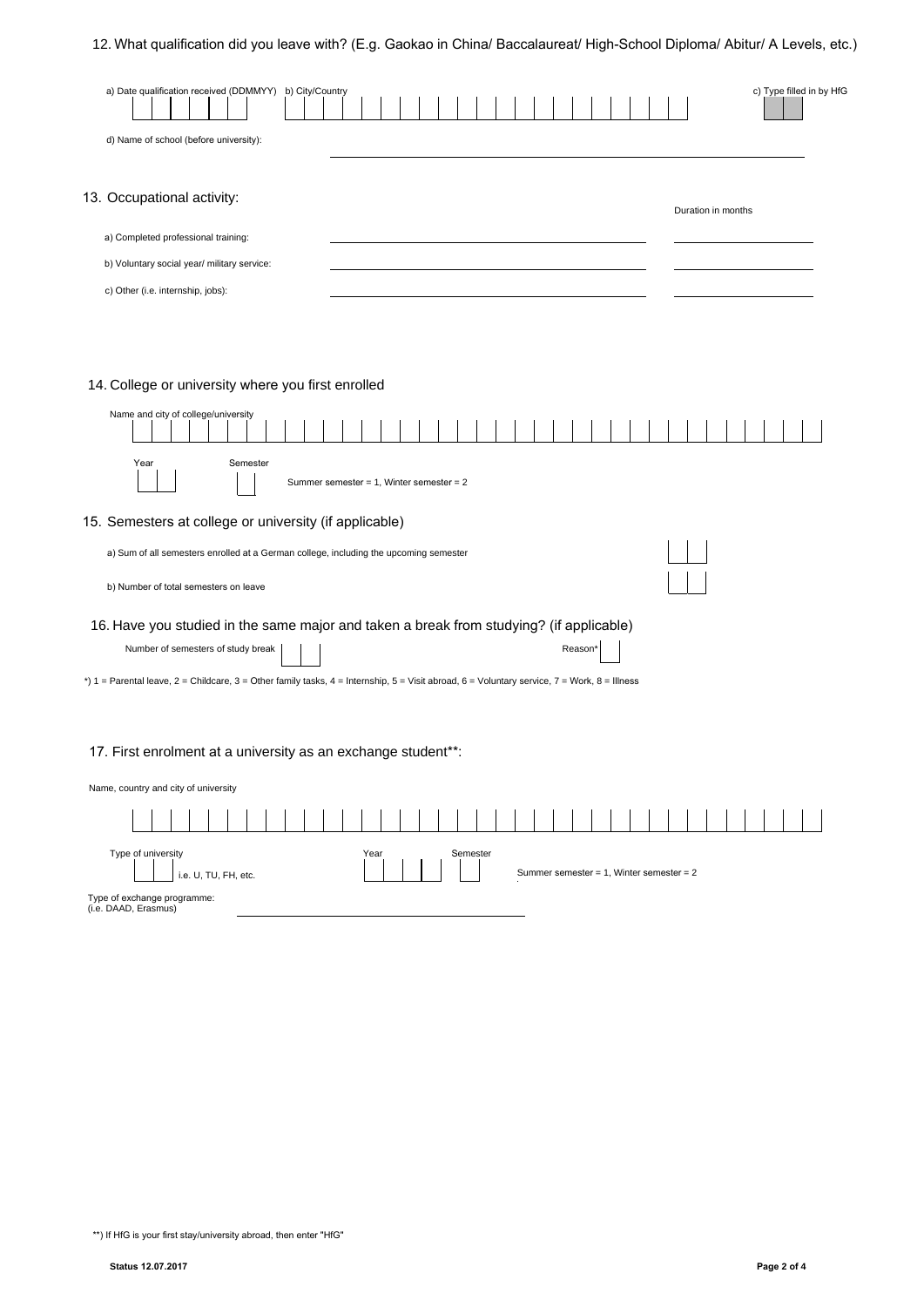# 18. Final examinations taken (i.e. Bachelor, Master, Pre-Diploma, PhD)

| a) Penultimate examination<br>Name and city of university:             |                                                   | Degree: <u>________________________________</u> | Major/                    | Specialization: View Management Control of the Control of the Control of the Control of the Control of the Control of the Control of the Control of the Control of the Control of the Control of the Control of the Control of |
|------------------------------------------------------------------------|---------------------------------------------------|-------------------------------------------------|---------------------------|--------------------------------------------------------------------------------------------------------------------------------------------------------------------------------------------------------------------------------|
| Date of exam (DD/MM/YY)                                                | Result*<br>$*)$ BE = passed<br>$NB = not passed$  | $EN = not passed$ , with no option to resit     |                           | If passed, grade received to two<br>decimal points (if applicable)                                                                                                                                                             |
| b) Last examination                                                    |                                                   |                                                 | Major/<br>Specialization: |                                                                                                                                                                                                                                |
| Date of exam (DD/MM/YY)                                                | Result*<br>$*$ ) BE = passed<br>$NB = not passed$ | EN = not passed, with no option to resit        |                           | If passed, grade received to two<br>decimal points (if applicable)                                                                                                                                                             |
| 19. Were you enrolled at a college or university before this semester? |                                                   |                                                 |                           |                                                                                                                                                                                                                                |
| a) $I = Germany$ , A = other country*                                  |                                                   |                                                 |                           |                                                                                                                                                                                                                                |
| b) Which one?                                                          |                                                   | Type (i.e. U, TU, FH, etc.)                     |                           |                                                                                                                                                                                                                                |
| City, country                                                          |                                                   |                                                 |                           |                                                                                                                                                                                                                                |
| c) Subject area/Degree                                                 |                                                   |                                                 |                           |                                                                                                                                                                                                                                |
|                                                                        |                                                   | Semester                                        | Study cycle*              |                                                                                                                                                                                                                                |
| Target degree<br>Subject area                                          |                                                   |                                                 |                           |                                                                                                                                                                                                                                |

| <b>City, country</b>   |              |          |              |                                                                               |
|------------------------|--------------|----------|--------------|-------------------------------------------------------------------------------|
| c) Subject area/Degree |              |          |              |                                                                               |
| Target degree          | Subject area | Semester | Study cycle* |                                                                               |
| Target degree          | Subject area |          |              | $\star$<br>$=$ First degree course                                            |
| Target degree          | Subject area |          |              | $2 =$ Second degree course<br>$3 =$ Postgraduate studies<br>$4 = PhD$ studies |

### 20. Previous studies

|          |                        |                                                                               | "on leave" under Major (subject area). |                           | At colleges or universities of cooperative education in Germany and abroad. For semesters spent on leave, please enter |
|----------|------------------------|-------------------------------------------------------------------------------|----------------------------------------|---------------------------|------------------------------------------------------------------------------------------------------------------------|
|          | Number of<br>semesters | Semester/Year **<br>(each semester<br>separately e.g.<br>WS 2010/11, SS 2011) | Name of university<br>$***$            | Major<br>- subject area - | City where university is located                                                                                       |
| Example: | $\overline{1}$         | <b>SS 2016</b>                                                                | <b>Camberwell University</b>           | <b>Art</b>                | London (Great Britain)                                                                                                 |
|          | $\overline{2}$         | WS 2016/17                                                                    | <b>Tongji University</b>               | <b>Design</b>             | Shanghai (China)                                                                                                       |
|          |                        |                                                                               |                                        |                           |                                                                                                                        |
|          |                        |                                                                               |                                        |                           |                                                                                                                        |
|          |                        |                                                                               |                                        |                           |                                                                                                                        |
|          |                        |                                                                               |                                        |                           |                                                                                                                        |
|          |                        |                                                                               |                                        |                           |                                                                                                                        |
|          |                        |                                                                               |                                        |                           |                                                                                                                        |
|          |                        |                                                                               |                                        |                           |                                                                                                                        |
|          |                        |                                                                               |                                        |                           |                                                                                                                        |
|          |                        |                                                                               |                                        |                           |                                                                                                                        |
|          |                        |                                                                               |                                        |                           |                                                                                                                        |

\*) Exchange students fill in **A** and provide information about home university

\*\*) Indicate period of study from semester and year of first enrolment until today

\*\*\*) State the names of all universities you have been enrolled at to date